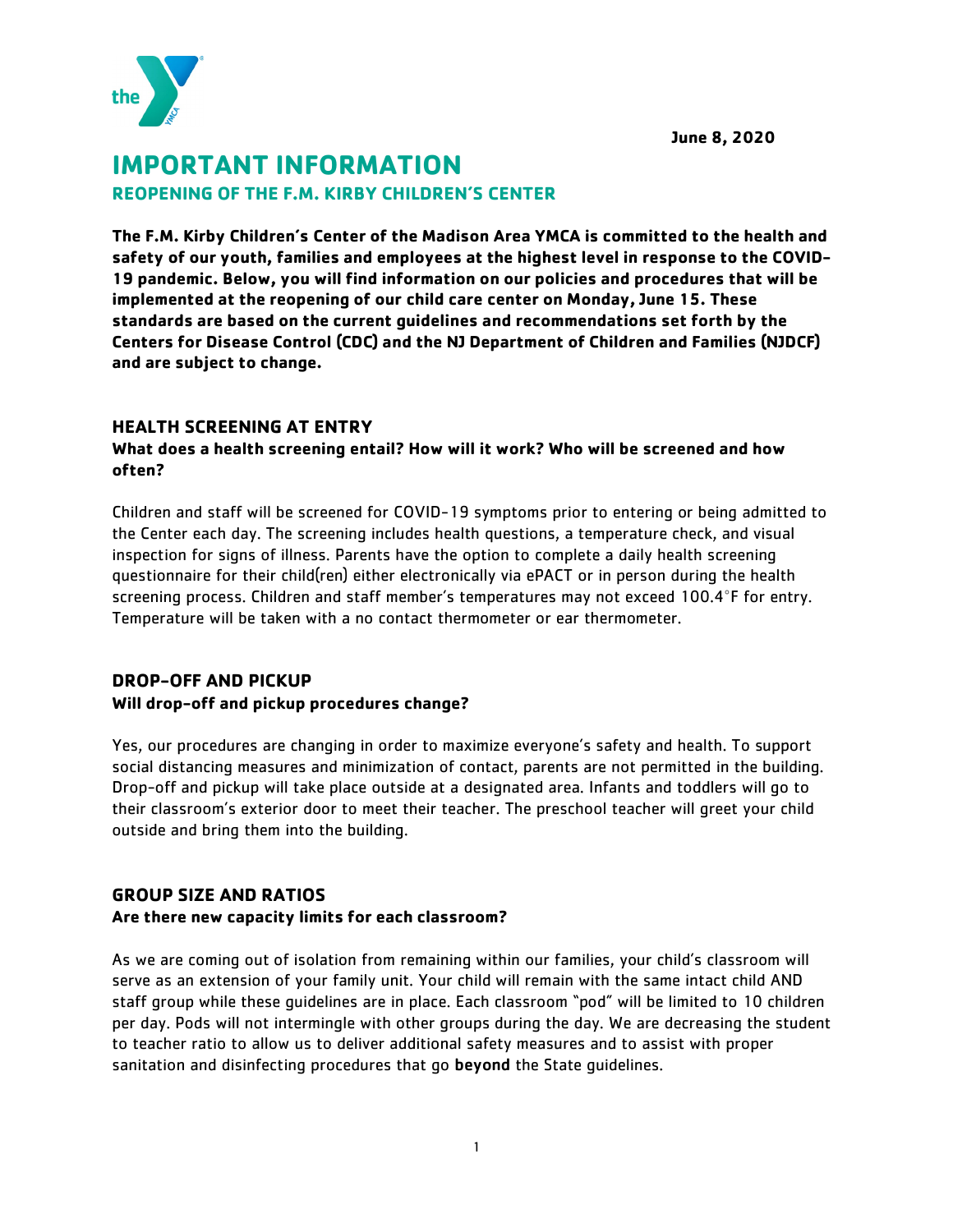

## **HEALTH AND SAFETY MEASURES Will children, teachers and staff wear masks?**

We know that you may be concerned about how your children will respond to staff and teachers wearing masks. Our staff are required to wear masks while working unless doing so would inhibit the individual's health. While not required, children (above the age of 2) are encouraged to wear a mask. This reflects the current licensing guidelines and may be subject to change. We will be talking about the importance of health and hygiene in our classrooms with your children to help them become accustomed to these changes. You can help prepare your child by wearing masks together and explaining why masks are important for our health right now.

#### **What other health and safety measures will take place?**

Our Kirby staff and teachers will continue to follow the Communicable Disease Guidelines with enhanced cleaning and sanitation procedures. Gloves will continue to be worn during diapering, serving food, when attending to first aid needs, and when cleaning and sanitizing. The Center will have ample PPE supplies including extra masks and face shields, gloves, and no touch thermometers. Hand hygiene stations are positioned at each entrance throughout the building and in every classroom. Each classroom has its own set of supplies, and sharing among classrooms or "pods" is strictly prohibited. Children will have a dedicated space for storing personal belongings.

#### **Will there be an increase in handwashing efforts?**

Yes, our staff will practice frequent handwashing with soap and water for at least 20 seconds, and are required to wash their hands upon arriving at the Center, when entering the classroom, before meals or snacks, after outside time, after going to the bathroom, and prior to leaving for home. Teachers will monitor children to ensure hands are washed effectively. Handwashing and good hygiene will be further integrated into our daily curriculum. Our teachers will help make effective and frequent handwashing a fun modeling and learning activity and child friendly signage in the building will encourage children to wash hands.

#### **How will cleaning and disinfecting occur?**

Protocols and staff training for cleaning and sanitizing that were in place at the Kirby Center, prior to the pandemic, already meet the new guidelines and requirements as set by the DCF and CDC. We will be cleaning and sanitizing MORE FREQUENTLY and with additional focus on high touch areas. We will use child appropriate hospital grade EPA approved disinfecting solution or an equivalent such as bleach to sanitize equipment and surfaces. Staff are required to sanitize areas before and after use including:

- Classroom equipment and furniture.
- Outdoor playground equipment.
- Toys.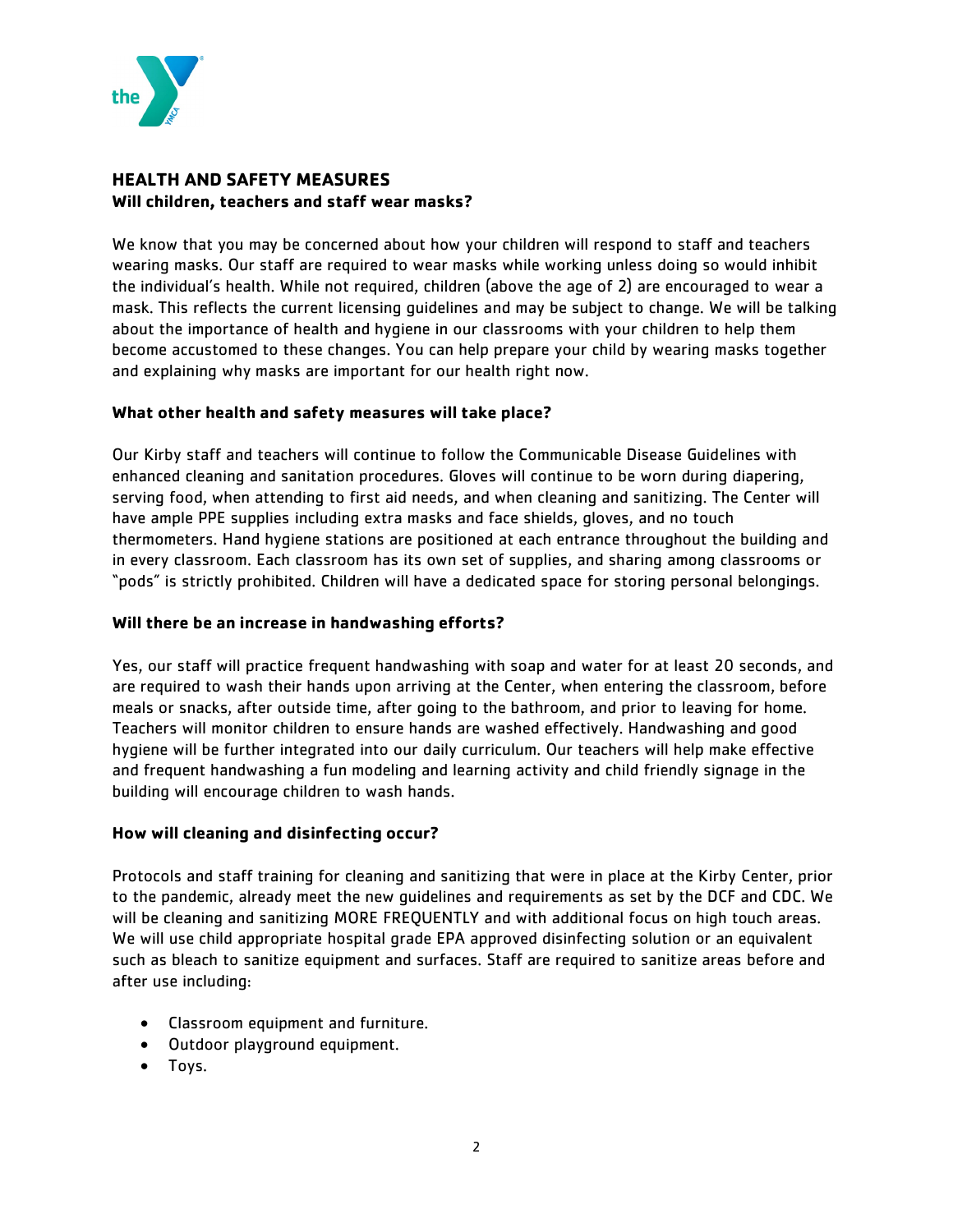

The frequency of cleaning and disinfecting toys, equipment, and surfaces, especially doorknobs, light switches, countertops, and restrooms, will be increased to minimize the potential for virus transmission. We have removed toys that are not easily cleanable such as stuffed animals, play dough, and pillows. Toys that are out will be rotated during the day so that they can be adequately cleaned and sanitized between use. Classroom pods will move from one staggered-use area to another in shifts. Cleaning measures will be completed prior to the next classroom pod entering the area. Our cleaning crew will clean and disinfect all indoor and outdoor areas daily after operating hours.

#### **What if someone develops symptoms or becomes sick while at the Kirby Center?**

We will take the following measures:

- Immediately separate the person who is displaying symptoms. A dedicated room has been established in the event of such symptoms.
- Contact the parent or guardian for pickup.
- Work with the Madison Health Department and Office of Licensing. These organizations will provide guidance and direct next steps.

## **Do children have to be up to date with all vaccinations and health records in order to return to Kirby?**

Yes. The staff nurse will confirm that all children coming to the Center are up to date with all vaccinations and that each child has a current physical on file. The nurse will contact you this week if she needs any updated health information for your child.

#### **FOOD SAFETY**

## **Will breakfast/lunch and snack be provided? If yes, what safety precautions are being taken? How will food be prepared - in house or catered (individually packed)? Will food be served family style? How will children be seated?**

We will still provide healthy "Chef Mike" meals to your children. Meals will be delivered to classrooms. Your child will have an assigned chair and place seating for meals. We will serve individually packaged meals for each child. Infant parents will be asked to send utensils for their children. Toddlers and preschoolers will use disposable utensils.

#### **NAPTIME**

#### **How about nap time? How will children be socially distanced?**

Cots or bedding will be positioned alternatively head-to-toe to minimize potential virus transmission between children during naptime.